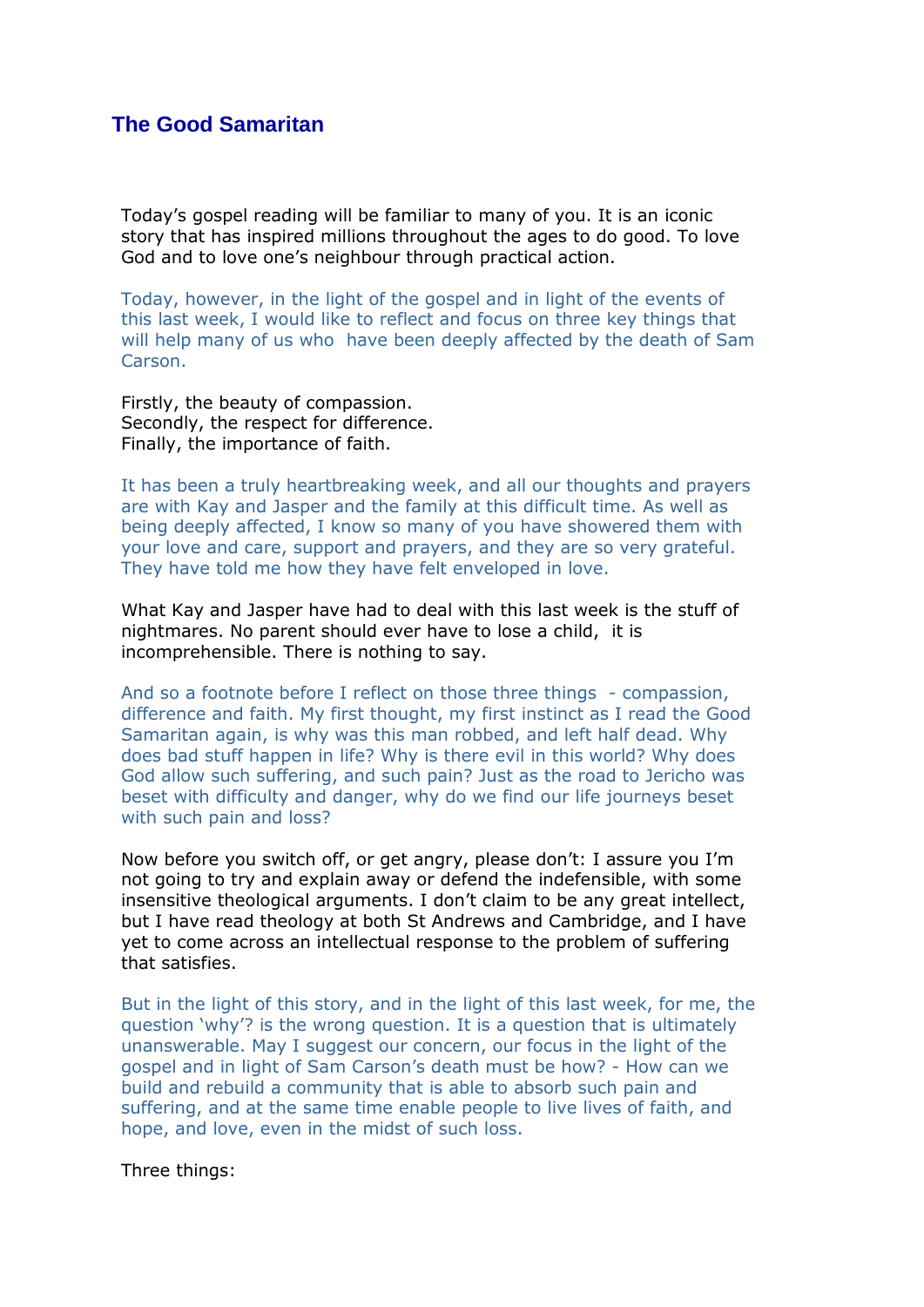First of all, like the Good Samaritan we need compassion. One of the things that has struck me this last week is how people have longed to be with Kay and Jasper and the family, have longed to communicate to them in whatever way they can, that they care and that they are thinking of them. Whether it be phoning them, texting them, writing to them, visiting them, dropping off food and drink, looking after Clara or Petra - people have responded with real compassion.

I must relay the story of Yr 4. Clara's class - a class of 8 and 9 year olds were told on Monday by their teacher Suzi Waddington of Sam's death. And Evie one of the class, and a good friend of Clara's rushed home and said to her mum Cathy - 'I need to tell Clara how much I love her! I need to text her.'

And when I was with Kay and Jasper the following day, they told me how Clara had been playing on her ipad when Evie's message came through. It meant a great deal to Clara and to her mum and dad. And the school have set up a forum for Clara, in which her friends and classmates can send her their support. Clara has responded to every message.

And in the story of the Good Samaritan, although he is the first to respond, the Good Samaritan recognises he needs help too, and goes to the innkeeper. And so as we respond and show our love and support to the Carsons, let's not forget to show our love and care for one another. Such tragedy and loss will take its toll on each and everyone of us, and we must show compassion and patience with each other. We all deal with things differently. And this brings me to my next point - difference.

Secondly, we need to respect difference. I went with Kay and Jasper and the girls on Wednesday to a memorial service for Sam at his college Sir John Deane's. It was truly beautiful. Sam's friends and fellow students had created a montage of pictures and funny stories and memories relating to Sam, and his girlfriend Dana sung a lullaby, that was both heartbreaking and inspiring. The Principal gave a tribute, there was a reading from a teacher, I said a prayer and then Jasper remarkably stood up and was able to say a few words to thank the college for all that they had done for Sam.

But one of the things that I shall never forget from that day is what happened after the service. Because after tea and biscuits we were taken to NOOB. Room N008.

Sam was a founding member of NOOB - room N008. Now NOOB was created at the request of Sam by the college for people who wanted to be and chose to be different - it was a safe place for them to hang out and find friendship - and in the words of one student, 'a place where you could leave your stuff, and it wouldn't be nicked!'

And as we stood there in that place, something very special began to happen. Sam's friends began to tell Kay and Jasper stories about Sam, stories of their son they had never heard before, but stories that were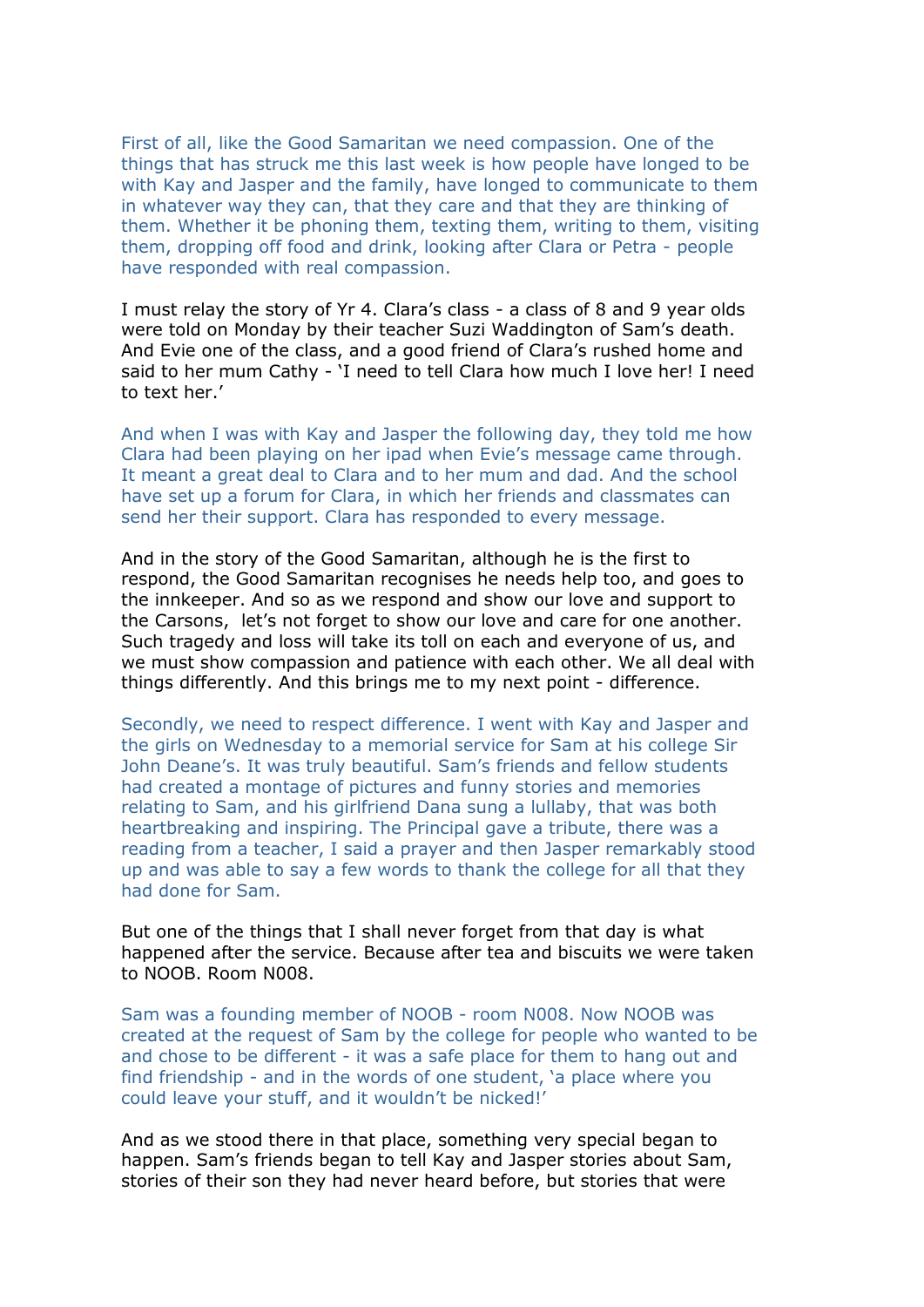healing. One after the other, they spoke of Sam offering love and support to people who were different. Sam didn't categorise people, everybody was of equal value, there were just different sets of categories.

## And for the Good Samaritan difference does not get in the way. The man lying on the roadside may be different, so what, he needs help and support.

And for us, may we never be afraid or intimidated by difference. Rather may we see each and everyone as a beloved child of God. And may we learn to live with difference: different attitudes, different beliefs, different priorities, but putting each other's different needs before our own. Like the Good Samaritan, Jesus encourages his disciples throughout the gospel not to meet people from a place of superiority, nor even equality. But from a position of vulnerability. Putting each other's different needs before their own.

## Finally, we need to have faith. Faith in God, faith in each other, and faith in ourselves.

What has struck me most about Kay and Jasper this last week is their resolute and defiant faith. Despite their great loss, they have displayed such a strong and unwavering faith. Now I've no doubt they will experience times of doubt and despair, nevertheless they are determined to get though this and it is their faith that is getting them through. They speak of God's love and God's providence, in the face of such confusion. They are showing great care for and trust in each other, in the face of such agony. They are so grateful for all the love and support that has been shown to them - it has restored and renewed their faith in God and humanity.

However, isn't it interesting how faith in God can get in the way at times of faith in humanity. Some months ago, I was preaching on another famous story - the prodigal son - and one of the things I noted was how sometimes in life we have a choice whether to be right, or whether to be in relationship. And it strikes me again, today, as I read the story of the Good Samaritan, how the priest and the Levite were in their minds doing the right thing. Adhering to the law and expectations of their faith. And yet their faith, their belief in doing the right thing, actually got in the way of them doing good. They had the choice whether to be right, or whether to be in relationship, and in the light of today's gospel, choosing to be right was the wrong path.

The priest in the Gospel may have been going to the temple to worship God. But Jesus is teaching his followers to see the ditch as God's dwelling place too: to love our neighbour is to love God. So, if our faith in God is to the detriment of our faith in each other, perhaps our faith is misguided. Faith in God and loving God must always be inseparable from faith in humanity and loving one other.

Sam's funeral on Thursday will be difficult for many of us. I suspect the church will be filled with people, family and friends, all gathered in a state